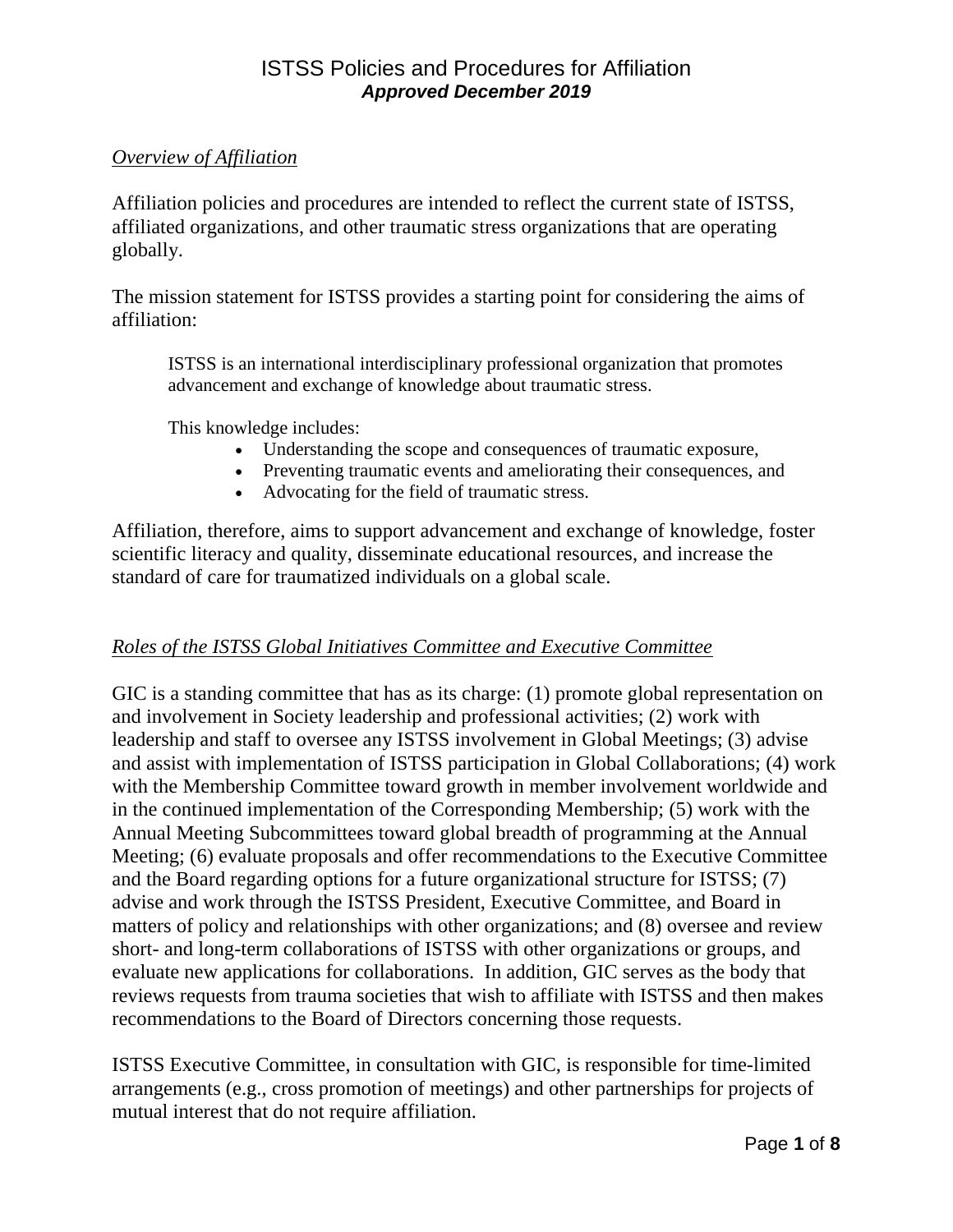#### Assumptions Related to Affiliate Structure

The following list reflects a set of assumptions that have guided thinking about ISTSS structure and the nature of affiliations:

- 1) The costs and logistics associated with maintaining global activities can be substantial. Among existing trauma societies, ISTSS has had the greatest capacity to undertake such activities.
- 2) Global scope is an aspirational goal that will be achieved incrementally over time.
- 3) The most immediate benefits of affiliation are facilitation of communication across trauma societies and establishment of working relationships on which to undertake activities of mutual interest (e.g., joint events, statement papers, guidelines).
- 4) Affiliation must be based on mutual respect and reciprocity between participating organizations.
- 5) Affiliation should promote diversity of perspectives that arise from different cultural, epistemological, and linguistic backgrounds.
- 6) Affiliation is intended as an enduring relationship, with periodic renewal.
- 7) Affiliation will not undermine the autonomy of participating organizations.
- 8) The financial cost of affiliation must be reasonable for all participating organizations.
- 9) Existing affiliate relationships must be respected when the terms of affiliation are revised.

# **Criteria and Procedures for Affiliation**

#### General Qualifications

- 1) The potential affiliate organization must have a primary focus on research, education, clinical services, and/or policy formulation related to severe stress and trauma.
- 2) The mission and bylaws or constitution of the organization must be consistent with those of ISTSS and, by extension, those of existing affiliate organizations.
- 3) The organization must be noncommercial (i.e., nonprofit or not-for-profit).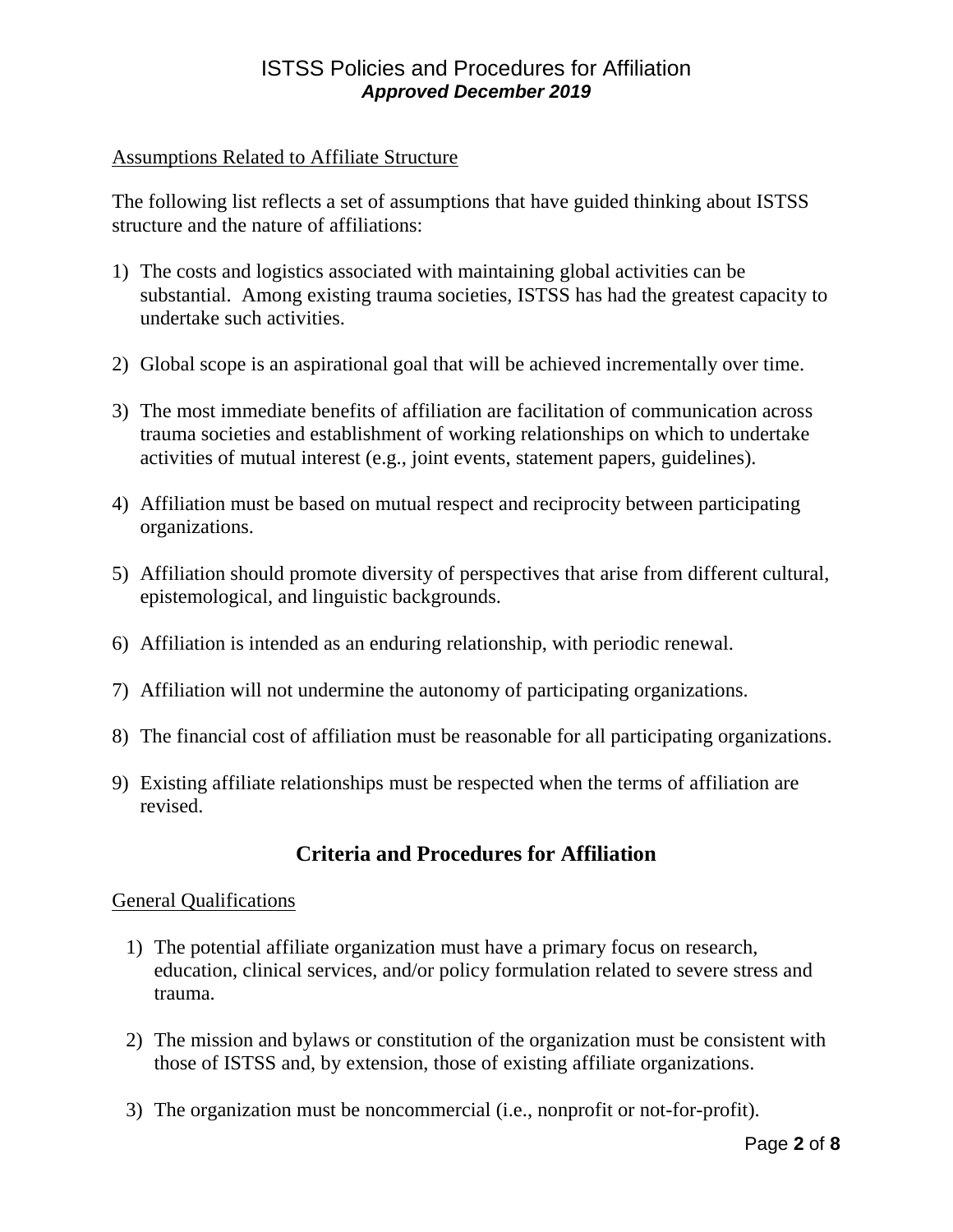- 4) The organization must represent a geographic region outside the United States or a non-English-language-speaking community.
- 5) The organization must exist as a stable entity with a substantial number of individual members.

#### The Process for Requesting New Affiliation

- 1) A request is submitted in writing, in English, to the Executive Director of ISTSS. The request is then passed to the Global Initiatives Committee, which reviews the materials, seeks clarification or additional information if necessary, and makes a recommendation to the ISTSS Board of Directors. Affiliation requests are ratified by majority vote of the Board.
- 2) The person who submits the request must be in a formal leadership position in the requesting organization. The ISTSS Board has indicated a preference for this person being an ISTSS member at the time the request is submitted.
- 3) The written materials for requesting affiliation should include:
	- a) a cover letter from the President (or equivalent leader) of the organization stating the request for affiliation, expressing willingness to engage in a mutual exchange of information and benefits, and providing details regarding any benefits that will be extended to ISTSS or ISTSS members;
	- b) a brief history of the organization, including a copy of incorporation information, if applicable;
	- c) the current mission statement;
	- d) copies of all documents that state the official rules and provisions of the organization (bylaws, constitution, etc.);
	- e) a list of current governance positions and the leaders who occupy them;
	- f) the number of current members in each membership category or a current membership list or directory;
	- g) a current list of rates for membership dues and conference registration fees (if applicable); and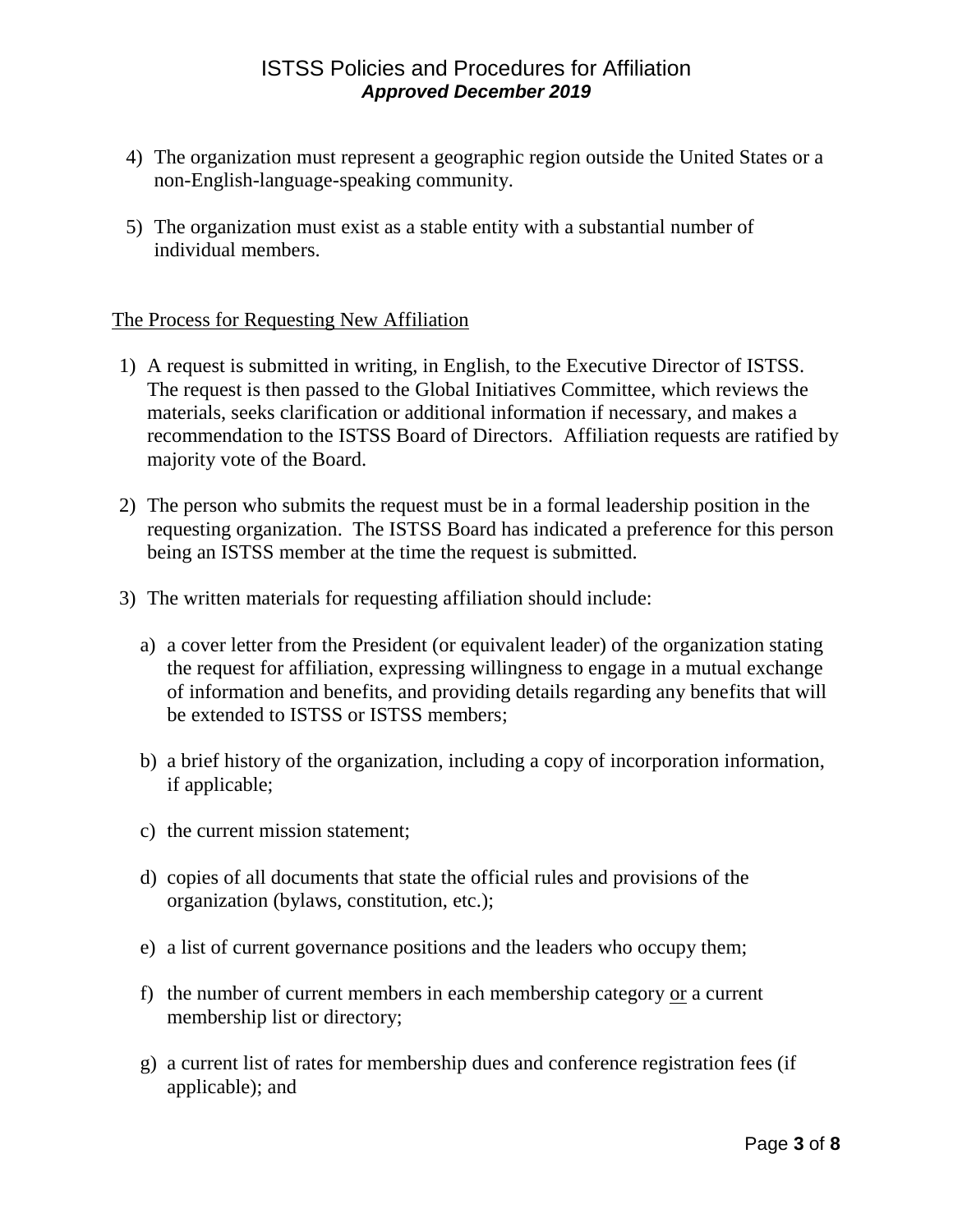- h) information about activities or initiatives that benefit members and may have impact on the traumatic stress field (e.g., conferences, publications, workshops, or other training opportunities).
- 4) Requests for affiliation should be submitted at least three months prior to the date of the ISTSS Board meeting at which a vote might be taken. Meeting dates vary yearto-year, but March  $1<sup>st</sup>$  (for a Midyear Meeting) and August  $1<sup>st</sup>$  (for an Annual Meeting) are approximate deadlines.

#### Annual Updates

Leadership and activities may change annually, therefore, all established affiliate societies will be asked for updated information each year. The timing of the request will generally be prior to the ISTSS Annual Meeting so that relevant information can be shared with the ISTSS Board:

- (a) *Update the commitment to participate in affiliation:* A standardized statement will be endorsed by the President of each participating organization.
- (b) *Update on organizational leadership and the business office*: A current list of elected leaders and their contact information, along with mailing, telephone, email, and website information for organizational operations.
- (c) *Update on organizational status*: This includes the number of current members and any changes that have occurred since the previous update (or original affiliation request) with regard to incorporation status, bylaws or constitution, or the mission of the organization.
- (d) *Update on organizational activities*: A brief summary of key activities of the affiliate organization during the previous year. The aim is to inform ISTSS Board members about affiliate activities and to help identify potential opportunities for joint initiatives.

The Role for Global Initiatives Committee

Global Initiatives Committee has responsibility for ensuring that affiliate organizations are informed about annual changes in ISTSS leadership, key ISTSS initiatives and activities, etc.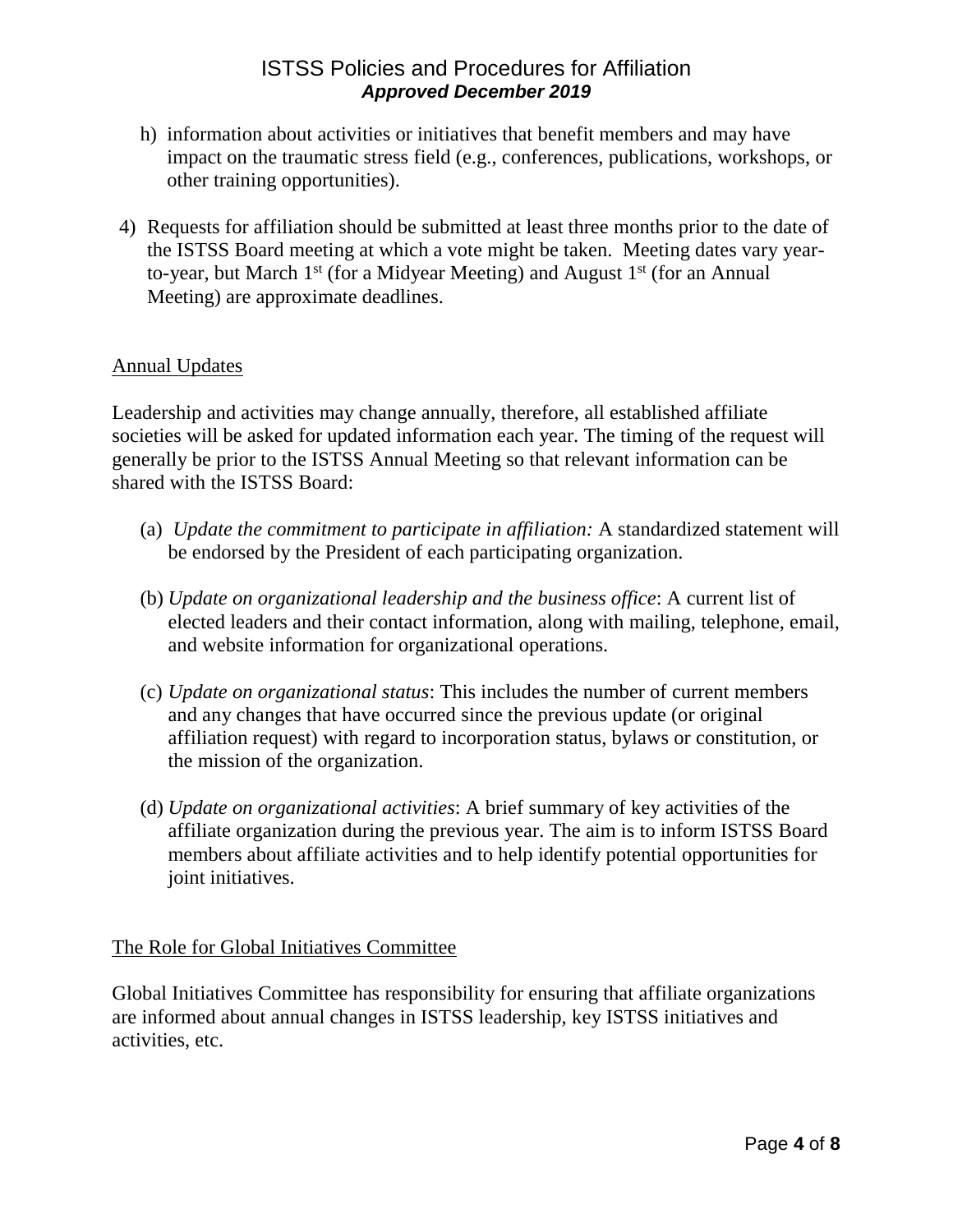Global Initiatives Committee also works to resolve questions about or difficulties with affiliation arrangements, either acting directly or in conjunction with the ISTSS President.

#### Pre-Affiliate Status

Pre-affiliate status is a one-year, renewable option that applies when a submitted request to affiliate does not meet all criteria but has potential to do so if given additional time for development. The form of support provided to assist a pre-affiliate organization will be determined on a case-by-case basis by the ISTSS Board, with guidance from Global Initiatives Committee. This support can include some or all of the benefits offered to affiliate organizations and their members. In addition, members of the ISTSS Global Initiatives Committee are available as consultants to the leaders of a pre-affiliate organization on matters relating to ISTSS and organizational development.

#### Termination or Suspension of Affiliation

Affiliation is voluntary and can be ended by either party, but it is generally expected to be a continuing, long-term relationship that involves ongoing communication. Reasonable notice (e.g., 6 months) should be given for actions by either party that change, suspend, or end affiliation between organizations.

# **Benefits from ISTSS to Affiliate Organizations and Their Members**

The benefits for affiliated societies are both material and collegial in nature. Ultimately, the aim of offering benefits is to further the growth and development of the traumatic stress field and to promote a global community of involved professionals. Material benefits exchanged by organizations are expected to change over time as additional options become feasible or current options cannot be sustained.

#### Benefits Extended by ISTSS to Affiliate Organizations

- 1) Opportunity for participation in planning and obtaining profit from jointly organized Global Meetings. The distribution of responsibilities and arrangements for profit sharing are negotiated among the participating organizations as appropriate for each jointly organized Global Meeting.
- 2) Opportunity for the affiliate society to identify accepted presentations to be highlighted in the program of the ISTSS Annual Meeting. These will be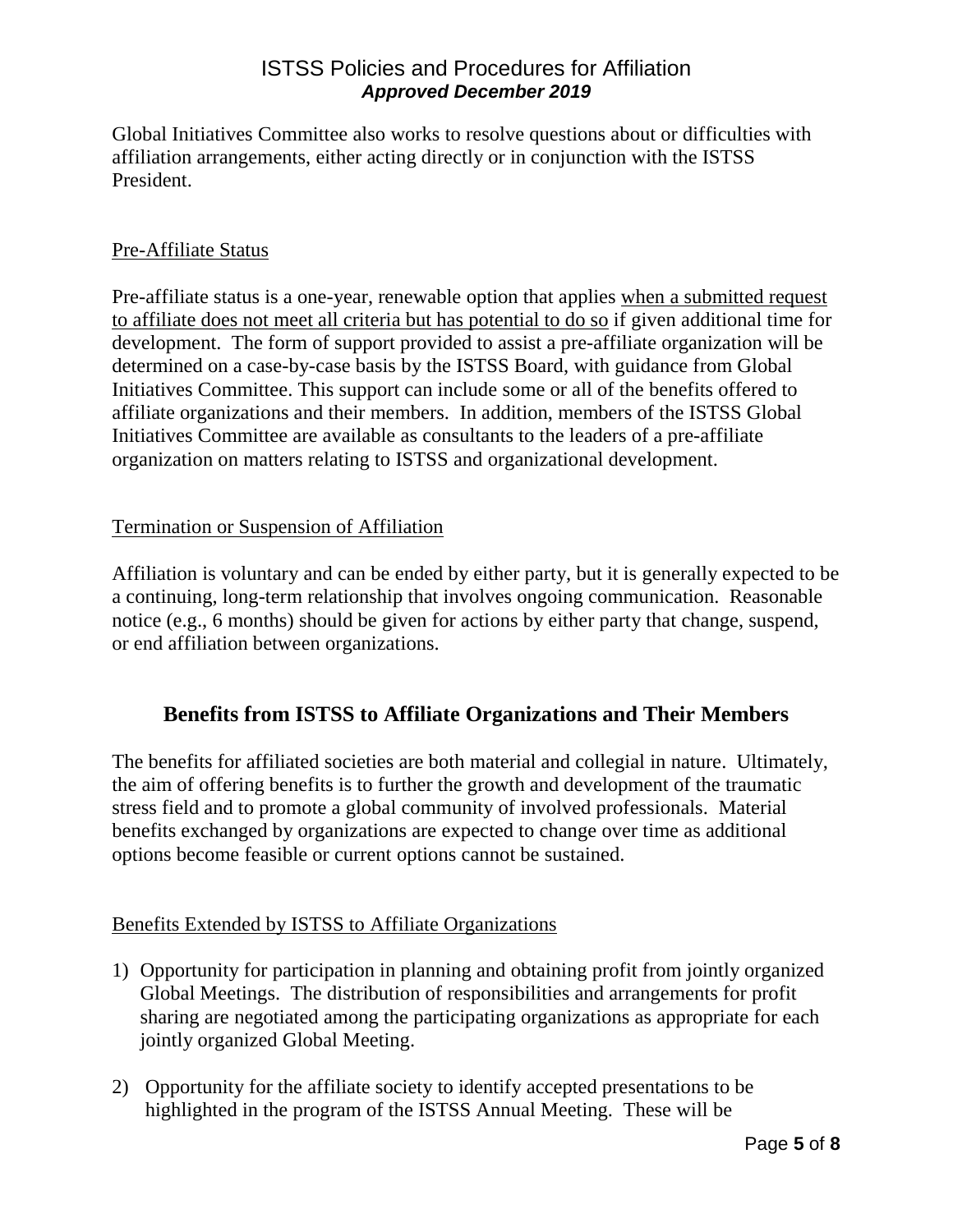presentations having some connection to the affiliate. The mechanism for selection and the number of endorsement opportunities will be set by the ISTSS Annual Program Chair. This opportunity will apply to presentations in English, but it could include non-English presentations with real-time English translation if it is justifiable in terms of level of interest and cost.

- 3) Opportunity for the affiliate society to publish informational articles and announcements without cost in the ISTSS newsletter, StressPoints. This publication is subject to normal oversight by the newsletter editor.
- 4) Opportunity for cost-free or at-cost postings on the ISTSS website, subject to normal website governance procedures.
- 5) Opportunity for ex-officio (non-voting) participation in relevant portions of the ISTSS Board of Directors meeting held in conjunction with the ISTSS Annual Meeting, subject to the discretion of the ISTSS President. Affiliate society presidents may attend or may appoint a mutually suitable representative.
- 6) Opportunity to participate in the annual Leadership Summit hosted by ISTSS at its Annual Meeting. This gathering of leaders representing traumatic stress societies worldwide fosters acquaintanceships and provides a forum for exchanging information and gaining perspective on issues of common interest. It can serve as a starting point for collaborative activities such as joint meetings or Global Collaboration projects.
- 7) Opportunity to obtain StressPoints articles prior to publication so that they can be translated and distributed to non-English-speaking members of the affiliate society. Permission for affiliate organizations to distribute StressPoints articles is based on the added value they provide by arranging for translation. English-language versions of StressPoints are distributed by ISTSS exclusively.
- 8) To the extent allowed under law and regulation, ISTSS will distribute email announcements on behalf of affiliate societies to the same comprehensive member list used for ISTSS broadcast emails.
- 9) Each full or student member of an affiliate society is eligible for a discount on full membership dues. The current discount is 20%, with the World Bank discount rate being applied if it results in a lower cost for the applicant.
- 10) Each full or student member of an affiliate society is eligible to become an ISTSS corresponding member at no cost. This status confers the ability to self-nominate for travel awards.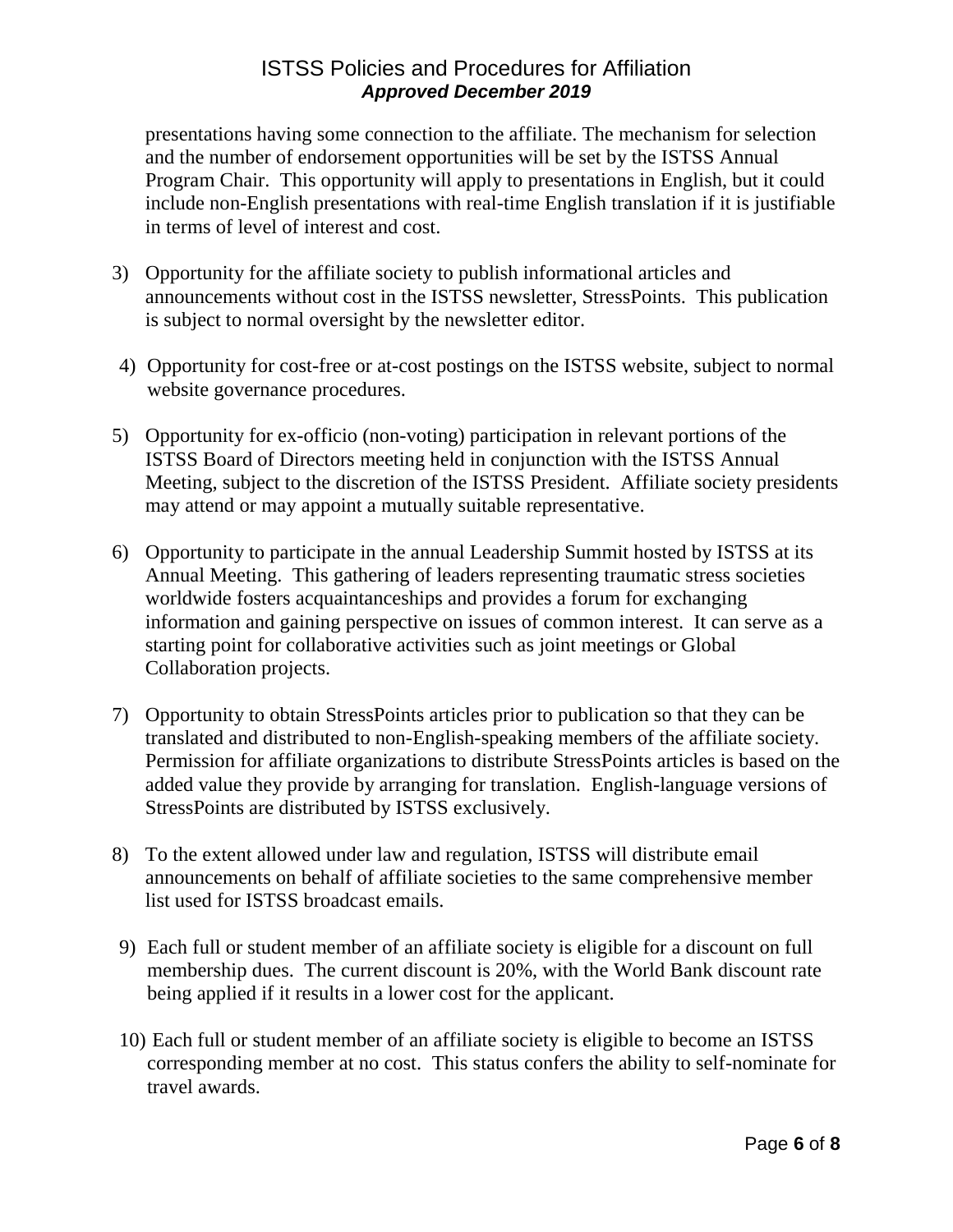- 11) Expedited processing of requests for ISTSS promotional endorsement of conferences and other professional activities organized by the affiliate, subject to standard criteria used by the ISTSS Executive Committee.
- 12) Increased opportunities for presentations by prominent ISTSS members at affiliate conferences, including efforts by ISTSS to facilitate such contacts. Affiliate conferences that coincide with the annual mid-year meeting of the ISTSS Board historically have been able to take advantage of this opportunity.
- 13) As feasible, ISTSS will continue to consider scheduling the midyear meeting of the Board of Directors in conjunction with a conference hosted by an affiliate society.

# **Benefits from Affiliate Organizations to ISTSS**

This section outlines a set of benefits that is reciprocal to those pledged by ISTSS to affiliated trauma societies. As with the preceding list, the aim of offering benefits is to further the growth and development of the traumatic stress field and to promote a global community of involved professionals. The benefits list is expected to change over time as additional benefits become feasible or current benefits cannot be sustained.

#### *Benefits Extended to ISTSS*

- 1) To the extent feasible, the affiliate organization is committed to participate in Global Meeting planning and support.
- 2) There is opportunity for ISTSS to endorse (i.e., highlight) presentations at major meetings organized by the affiliate society.
- 3) There is opportunity for ISTSS to publish informational articles and announcements without cost in the newsletter or similar publications of the affiliate society.
- 4) There is opportunity for ISTSS to post material cost-free or at-cost on the website (if any) of the affiliate society, subject to normal website governance procedures.
- 5) There is opportunity for ex-officio (non-voting) participation by the ISTSS President at relevant portions of the Board of Directors meeting of the affiliate society. The ISTSS President may attend or may appoint a mutually suitable representative.
- 6) As feasible, there is opportunity for ISTSS to obtain articles from affiliate society publications (e.g., newsletters; possibly professional journals) so that they can be translated (if necessary) and distributed to ISTSS members.